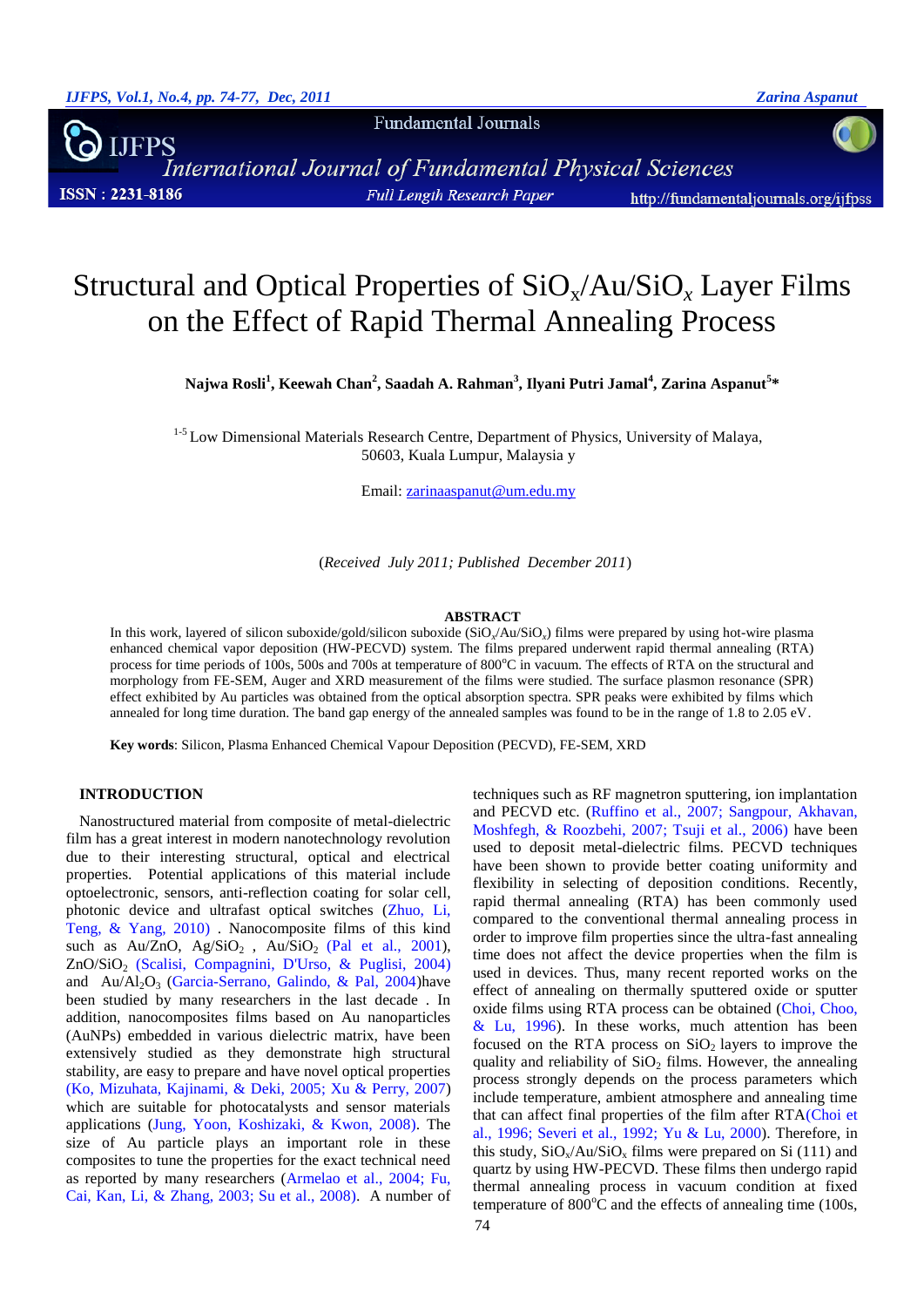# *IJFPS, Vol.1, No.4, pp. 74-77, Dec, 2011 Zarina Aspanut*

500s and 700s) on the structural and optical properties of the films were investigated. The surface morphology of films was examined by field emission scanning electron microscope and surface profiler while the optical absorption was measured by UV-Vis-NIR spectrometer.

### **EXPERIMENTAL METHOD**

Silicon suboxide/gold/silicon suboxide (SiO<sub>x</sub>/Au/SiO<sub>x</sub>) films were prepared using Plasma Enhanced Chemical Vapor Deposition (PECVD) system assisted with hot wire evaporation technique on the p-type (111) crystal silicon and quartz substrates. A piece of Au wire, 4 mm in length and 1 mm in diameter was placed on the tungsten filament at a distance of 350 mm above the substrates. The flow rate of nitrous oxide  $(N_2O)$  and silane  $(SiH_4)$  gases were fixed at 60 sscm and 2 sccm respectively. The rf power, deposition pressure and deposition time were fixed at 100W, 1.0 mbar and 1 hour respectively throughout the entire deposition process while substrate and filament temperatures were kept at  $300^{\circ}$ C and  $1900^{\circ}$ C respectively during the Au evaporation process. The first layer of SiOx was introducing on the top of the substrates by dissociation of  $SiH<sub>4</sub>$  and N<sub>2</sub>O gases. Thin layer of Au then was evaporating on the top of the  $SiO_x$  by using hot-wire techniques. After Au evaporation process, the dissociation of  $SiH<sub>4</sub>$  and N<sub>2</sub>O gases were done again to fabricate again to form  $SiO_x$  layer on the top of the film. The annealing process on the films was carried out using a rapid thermal system at fixed temperature of  $800^{\circ}$ C in vacuum condition. Four different sets of films with their annealing time fixed at 100s, 300s, 500s and 700s were studied

The crystallinity of samples were characterized using a Siemens D5000 X-Ray diffractometer with Cu-Kα radiation  $(\lambda \alpha = 1.54056 \text{ Å})$ . The XRD spectra were taken at a grazing angle of 2°. The size, shape and distribution of Au particles on the SiOx surface were investigated using field emission scanning electron microscope (FESEM) with model of FEI Quanta 200. The optical spectrum of transmittance and reflection of the samples were characterized using a JASCO V570 UV–VIS-NIR spectrophotometer.

#### **RESULT AND DISCUSSION**

XRD spectra for  $SiO_x/Au/SiO_x$  films annealed by RTA process at temperature of  $800^{\circ}$ C using different annealing times are presented in Fig. 1. These spectra showed only one broad of Au (111) diffraction peak for the as-prepared film. The annealed films shows four Au diffraction peaks at  $38.2^{\circ}$ , 44.4 $\degree$ , 64.6 $\degree$  and 77.5 $\degree$  which corresponded to Au (111), Au (200), Au (220) and Au (311) crystalline planes respectively. It was observed that the  $SiO<sub>x</sub>$  films are amorphous in structure as no  $SiO<sub>x</sub>$  crystalline peak was observed. Furthermore, increase in the annealing time resulted in an increase in intensity and sharpness of the Au (111) diffraction peaks as shown in Fig. 1. Thus, this clearly indicated that the crystallinity of the Au was enhanced with increase in the annealing time. The estimated average of Au crystallite size was obtained by using Scherrer's equation[\(Chan, Aspanut,](#page-3-16)  [Goh, Muhamad, & Rahman, 2011\)](#page-3-16). As observed from the Table 1, the estimated average of Au crystallite size was found to be in the range of about 9.6 nm to 26.3 nm. It was observed that the crystallite size determined from the Au

(111) orientation plane increased with increase in annealing time. The crystallite size determined from the Au (200), Au (220) and Au (311) orientation planes only showed a slightly decrease. This indicates that this orientation plane was stable and was not much affected by the annealing time.

|                          |      | <b>Crystallite Size (nm)</b> |             |                   |             |
|--------------------------|------|------------------------------|-------------|-------------------|-------------|
|                          |      | Au<br>(111)                  | Au<br>(200) | Au<br>$220^\circ$ | Au<br>(311) |
| As prepared samples      |      | 9.6                          |             |                   |             |
|                          | 100s | 22.9                         | 21.9        | 23.7              | 25.4        |
| Different annealing time | 500s | 26.2                         | 17.8        | 24.8              | 28.4        |
|                          | 700s | 26.3                         | 18.9        | 22.8              | 20.3        |

Table.1 show XRD spectra and the estimated average of Au crystallite sizes respectively of as prepared SiOx/Au/SiOx films and annealed SiOx/Au/SiOx films at different annealing time of RTA process at temperature of  $800^{\circ}$ C.



Fig.1 XRD spectra and the estimated average of Au crystallite sizes respectively of as prepared SiOx/Au/SiOx films and annealed SiOx/Au/SiOx films at different annealing time of RTA process at temperature of  $800^{\circ}$ C.

The absorption spectra of the as-prepared and annealed  $SiO_x/Au/SiO_x$  films annealed at different annealing times using RTA process at temperature of  $800^{\circ}$ C are presented in Fig. 2. The absorption spectra,  $\alpha$  can be evaluated from the relation of transmission and absorption spectra using the expression below:

$$
T = (1 - R)e^{-ab}
$$
 which  $\alpha = 1/d \ln(1 - R/T)$  (1)

where T, R and d are the transmittance, reflectance and the thickness of the films determine from the depth profiling respectively. As observed from the Fig. 2 in the UV region, the peaks at 380 nm and 386 nm were observed for the asprepared film and the film annealed for 100s respectively. Both peaks corresponded to the 5*d* 6*sp* interbands transition of AuNPs. This is due the transition of electrons from the occupied d-level state to an empty state in the conduction band above the Fermi level like in a noble metal[\(Balamurugan & Maruyama, 2007\)](#page-3-17).

Whereas, in the Vis region, the film annealed for 500s and 700s exhibited Surface Plasmon Resonance (SPR) peaks at 546 nm and 610 nm respectively indicating a blue-shift in this SPR peak with increase in annealing time. These SPR peak shifted towards lower wavelength (higher energy) along with the increase in intensity and sharpness of this peak when the annealing time was increased to 700s. This can be attributed to the change in shape and increase in size of the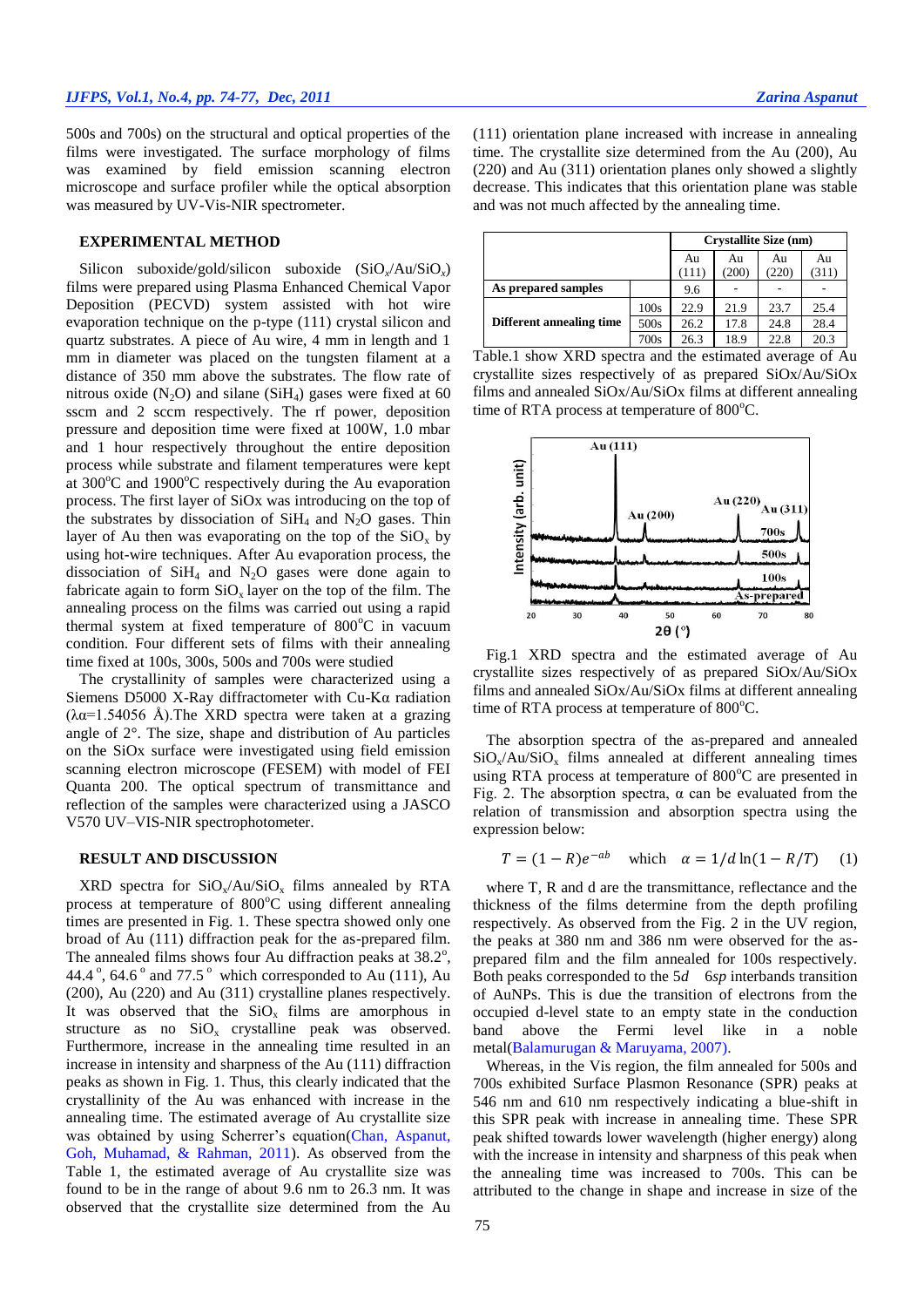Au particles. On the other hand, the interband transitions peaks shifted towards the higher wavelength side (lower energy) when annealed film for 100s.



Fig. 2 and 3 Absorption spectra and Optical Energy Gap of asprepared and annealed SiOx/Au/SiOx films at different annealing time of RTA process at temperature of  $800^{\circ}$ C.

The interband transitions were greatly suppressed when annealed at 500s which could be due to the change in the structure of the nanoparticles. Fig. 3 presents the variation of optical energy gap of the as-prepared and annealed  $SiO_x/Au/SiO_x$  films at different annealing time. The optical energy gap of the film can be evaluated by applying the absorption coefficient based on Tauc relation[\(Balamurugan](#page-3-17)  [& Maruyama, 2007\)](#page-3-17).

As indicated in Fig 3, optical energy gap of the films was directly proportional to the increase annealing time. It is observed that the optical energy gap,  $E<sub>g</sub>$  of the as prepared and the annealed films were found in the range of 1.75 to 2.05 eV as shown in Fig.3. The increase in the intensity of SPR peaks induced by the Au particles when films annealed at 500s and 700s may related to increase in the energy gaps.



Fig. 4. FESEM images and Auger spectra (dark and bright spot) of annealed  $SiOx/Au/SiOx$  films of RTA process at temperature of  $800^{\circ}$ C with different annealing time.

FESEM images and Auger spectra analyzed on the dark and bright spots of annealed  $SiO_x/Au/SiO_x$  films at different annealing time are presented in Fig. 4. As observed from the FESEM image, it clearly shows that islands of Au nanoparticles increases and formed spherical shapes when the annealing time was increased from 100s to 700s. The transformation of the structure in the FESEM images can be related to elemental composition in these spots through the AES spectra. For the film annealed at 100s and 700s, it was

observes that  $SiO_x$  is more dominant on the dark spots in the film due to the movement of oxygen towards the surface as shown by the spectra. Moreover, the presence of high concentration of oxygen and silicon atoms moving towards the surface and absence of Au atoms as shown by the intensity of the AES profiles of these atoms in the dark spot region of both annealed films indicated that these dark spots were dominant  $SiO<sub>x</sub>$  region. However, a small Au peak was observed at the centre of depth profile on the dark spot of the